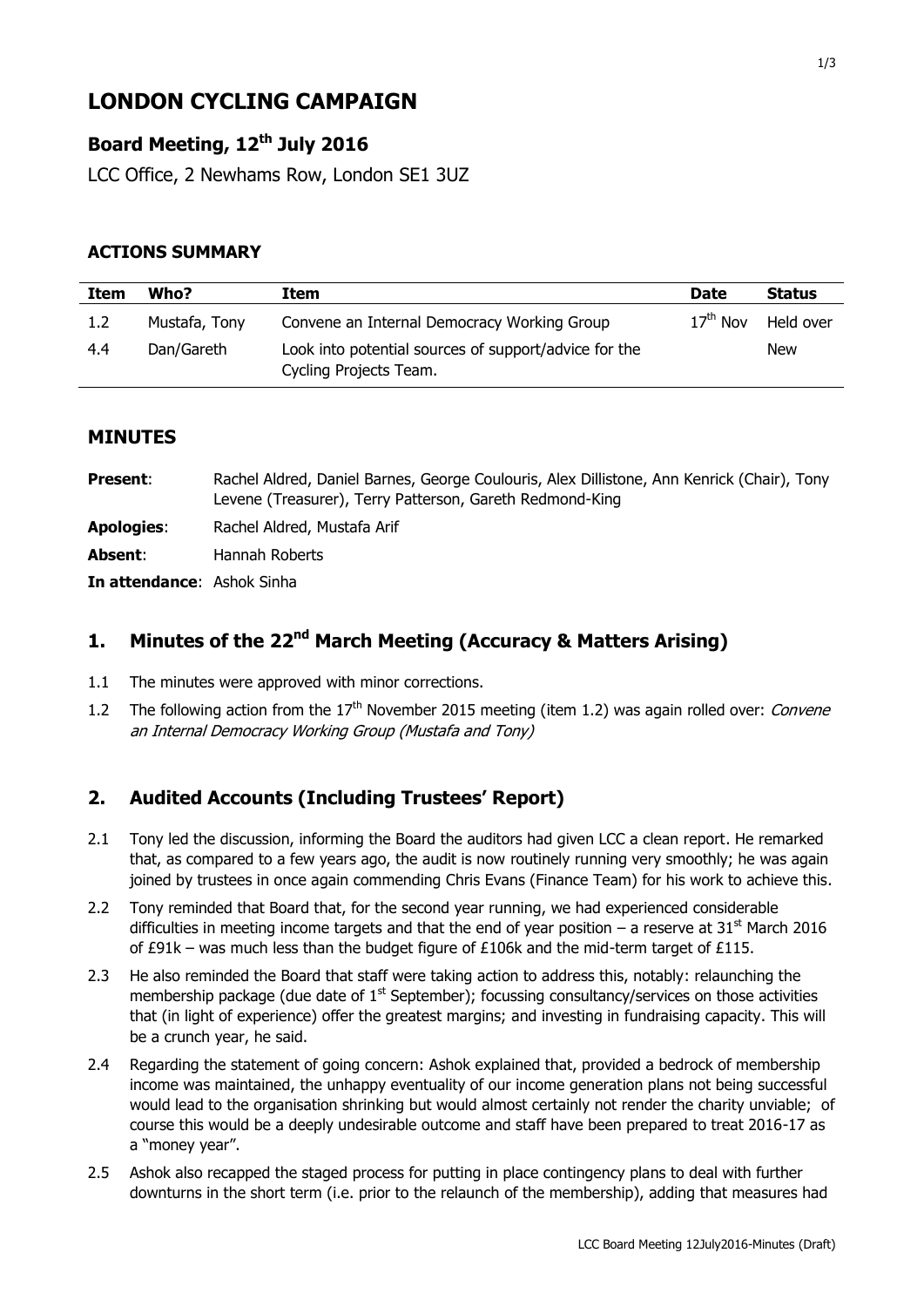already been taken to offset around £50k of lost "one off" income that we have experienced in the first quarter of the new financial year.

- 2.6 The Board considered a concern that was raised by Mustafa about a particular phrase used in the Trustees' Report; it was satisfied that no rewording was necessary.
- 2.7 Ashok referred trustees to the Management Letter from the auditors, noting the short list of minor administrative hiccoughs that the auditors had found, which he said will be corrected in the new financial year.
- 2.8 The Board approved the accounts and reports, copies of which were then signed by Ann and Tony.

### **3. LCC Group Reserves**

- 3.1 Tony noted that many LCC groups seem to be carrying forward reserves that may be in excess of their future needs; Ashok expanded on this, saying that the audit had calculated a combined total of £107k for these funds, of which about a third appears to be restricted income.
- 3.2 Ashok requested the Board's assent to asking LCC groups to consider their future spending plans and what size of reserve they should keep in light of these plans; and to transfer what funds they have in excess of this to the centre. He noted that we might gain £25k-50k in this way, helping to avoid future cuts. In relation to these savings he noted that virtually all discretionary expenditure has been cut (with the exception of the budget set aside to relaunch the membership) – plus two vacancies are still being held unfilled in the Campaigns Team - and that staffing costs may need to be reduced if we are unable to raise this money.
- 3.3 The Board agreed to the proposal, emphasising that the communication to groups should be sensitive and collegiate.

# **4. Trustee Recruitment**

- 4.1 Tony raised a concern regarding the two year term of office for trustees specified in our constitution: he felt that in many cases trustees spend much of the first 12-18 months finding their feet; that there was a high turnover in trustees at each election; and the combination of these two factors prevents trustees from making the full contribution they would wish, with negative knock on effects for the Board's effectiveness as a whole.
- 4.2 This prompted a general discussion of regarding the composition of the Board: what sort of skills do we need (especially in the context of difficult financial circumstances)? What sort of composition would serve the Board best (e.g. whether to introduce an open recruitment process for certain seats on the Board whilst retaining the elected status of the rest)?
- 4.3 Related to this Ashok noted that, as regards income generation, it is on his agenda to seek advice and support for the Cycling Projects Team – e.g. someone from the social enterprise sector who could be a sounding Board for the team, help them critically analyse its business model and stimulate fresh thinking.

**Action**: Dan and Gareth volunteered to look into potential support for the Cycling Projects Team.

#### **5. Meeting Procedures**

- 5.1 Tony introduced his proposed Board resolutions (items 5.2 and 5.3 below):
- 5.2 The Board resolved that, in view of the difficulties experienced in having a proper discussion when the March 2016 Board meeting was chaired remotely (by Skype), all Board future meetings should be chaired by a trustee who is present in the room (with the exception of meetings held electronically or by teleconference).